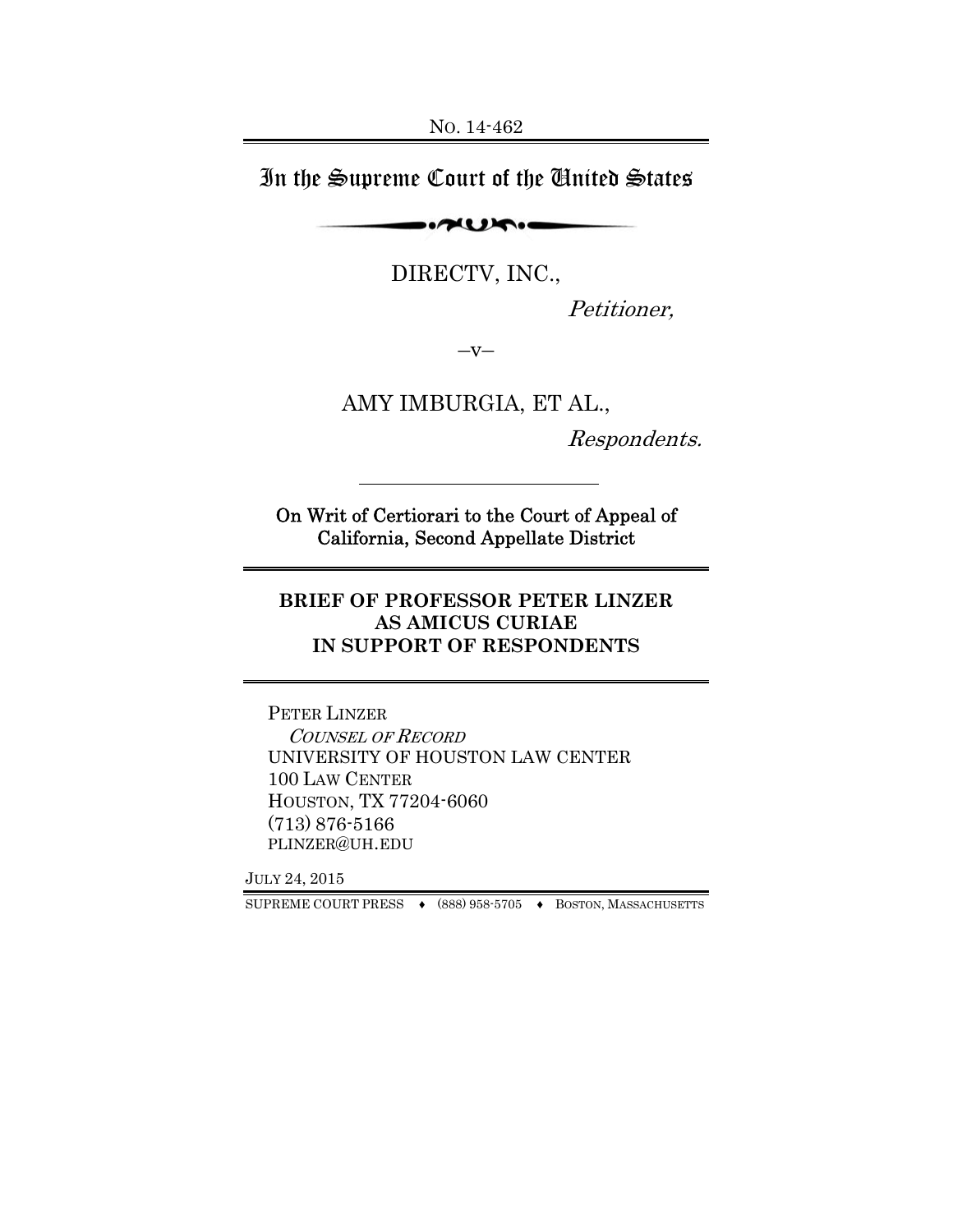## TABLE OF CONTENTS

| INTEREST OF THE AMICUS CURIAE 1                                                                                                                                                                                                                                                                                                                                                                                                                                                  |
|----------------------------------------------------------------------------------------------------------------------------------------------------------------------------------------------------------------------------------------------------------------------------------------------------------------------------------------------------------------------------------------------------------------------------------------------------------------------------------|
|                                                                                                                                                                                                                                                                                                                                                                                                                                                                                  |
|                                                                                                                                                                                                                                                                                                                                                                                                                                                                                  |
| GIVEN THAT THE PETITIONER ASKS THE<br>$\mathbf{L}$<br>COURT TO SIGNIFICANTLY EXTEND THE FAA,<br>THAT CONGRESS HAS DELEGATED THE<br>REVISION OF PRE-DISPUTE CONSUMER<br>COMPULSORY ARBITRATION CONTRACTS TO<br>THE CONSUMER FINANCIAL PROTECTION<br>BUREAU, AND THAT THE CFPB IS<br>DELIBERATING REVISION OF COMPULSORY<br>CONSUMER ARBITRATION CONTRACTS,<br>PARTICULARLY WITH RESPECT TO CLASS<br>ACTIONS, THIS COURT SHOULD DISMISS THE<br>WRIT OF CERTIORARI AS IMPROVIDENTLY |
|                                                                                                                                                                                                                                                                                                                                                                                                                                                                                  |
| <b>APPENDIX</b><br>Dodd-Frank Wall Street Reform And Consumer<br>Protection Act Of 2010, § 1028,                                                                                                                                                                                                                                                                                                                                                                                 |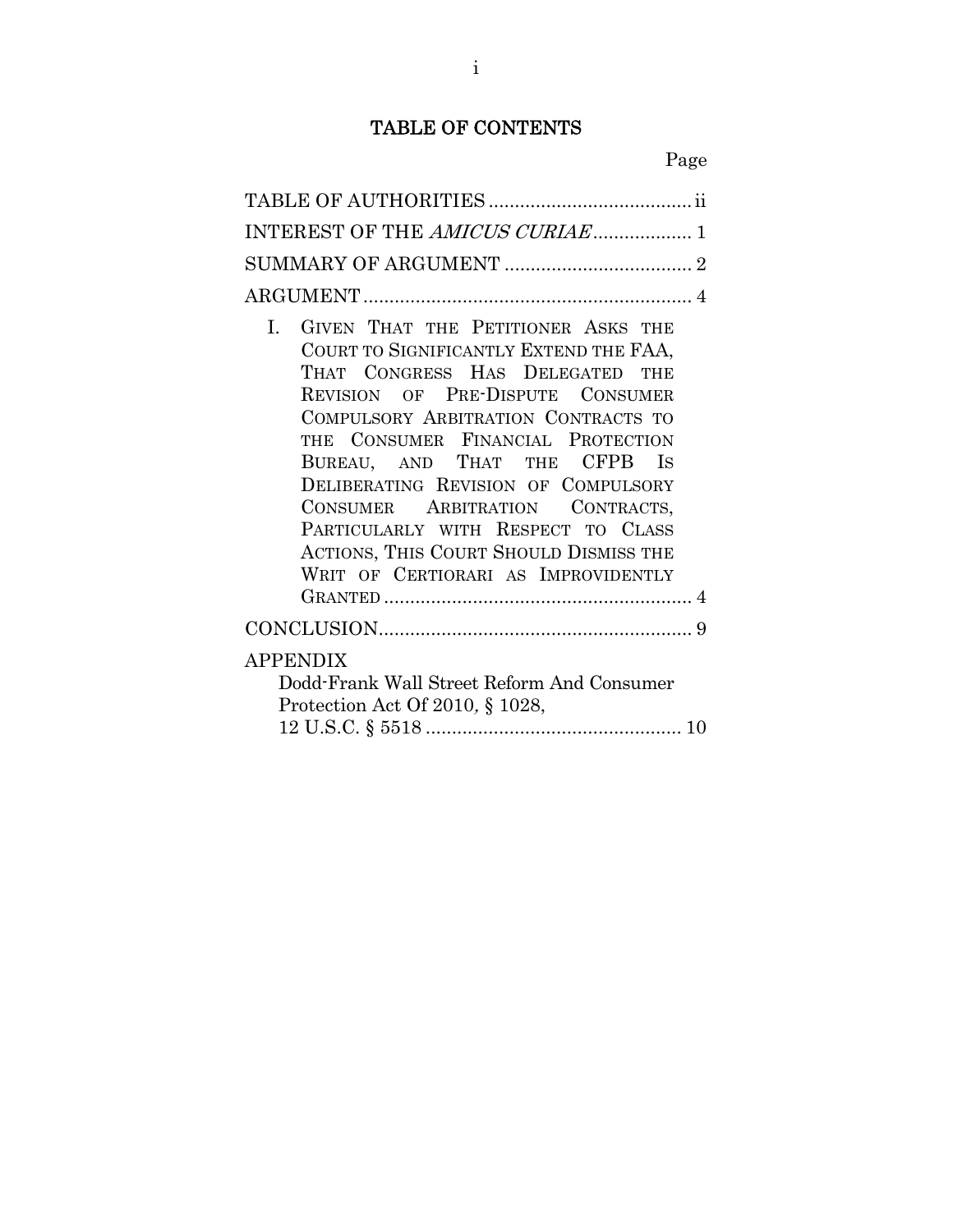# TABLE OF AUTHORITIES

### **CASES**

| Allied-Bruce Terminix Cos., Inc. v. Dobson,       |  |
|---------------------------------------------------|--|
| $AT\&T$ Mobility, LLC v. Concepcion,              |  |
| Erie R. Co. v. Tompkins,                          |  |
| Imburgia v. DirectTV, Inc.,                       |  |
| Prima Paint Corp. v.<br>Flood & Conklin Mfg. Co., |  |
| Rent-A-Center West v. Jackson,                    |  |
| Swift v. Tyson,                                   |  |

# **STATUTES**

| Dodd-Frank Act, § 1028,  |  |
|--------------------------|--|
|                          |  |
| Federal Arbitration Act, |  |
|                          |  |

# JUDICIAL RULES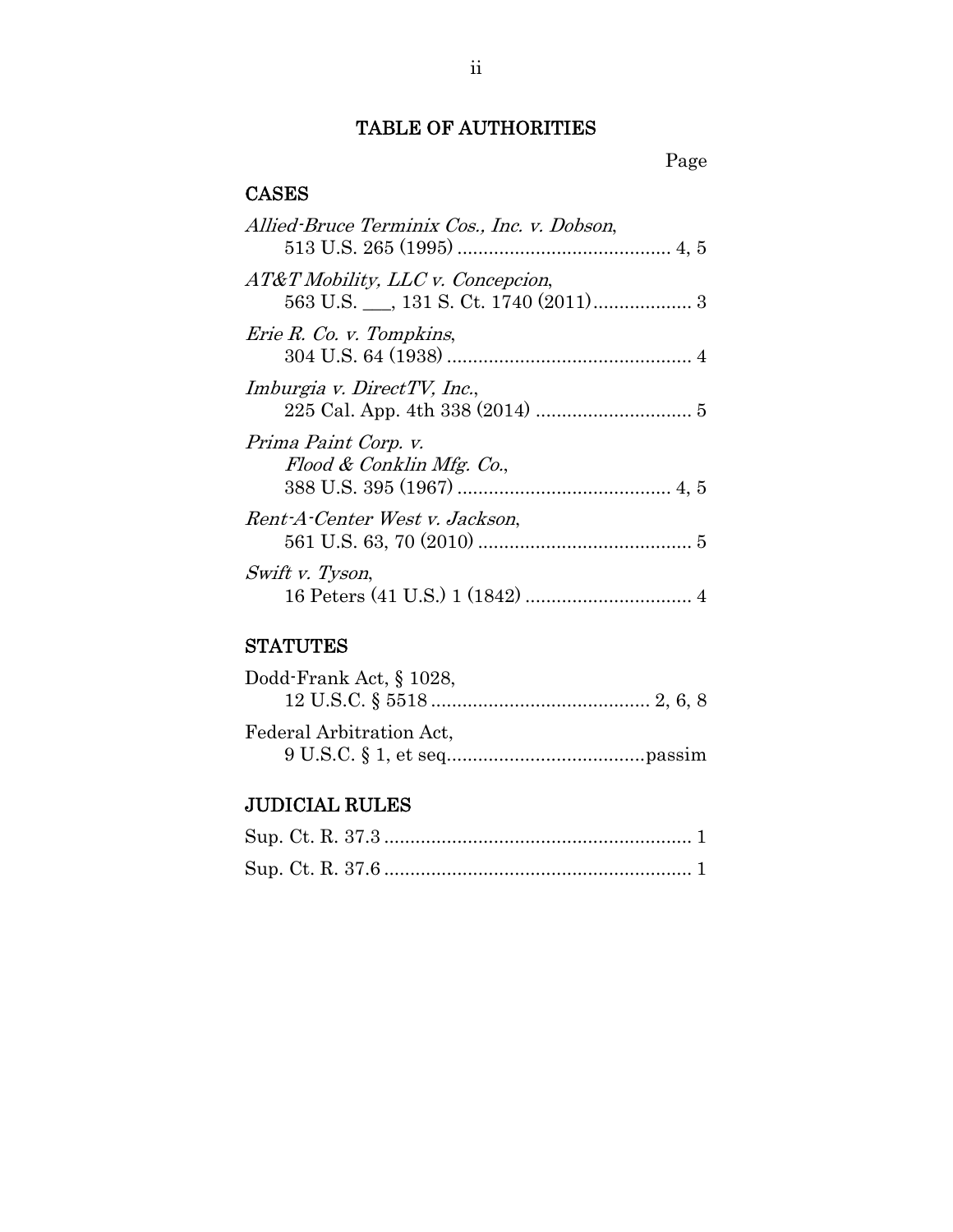# TABLE OF AUTHORITIES—Continued

# OTHER AUTHORITIES

| Consumer Financial Protection Bureau,                                                                                                                          |  |
|----------------------------------------------------------------------------------------------------------------------------------------------------------------|--|
| Consumer Financial Protection Bureau,<br><b>Fact Sheet on Arbitration Study,</b><br>http://files.consumerfinance.gov/f/<br>2013503_cfpb_factsheet_arbitration- |  |
| Corbin on Contracts<br>(rev. ed., Peter Linzer, ed. 2010, Joseph                                                                                               |  |
| Linzer, The Meaning of Certiorari Denials,                                                                                                                     |  |
|                                                                                                                                                                |  |
| Restatement (Third) of Restitution and Unjust                                                                                                                  |  |
| Time Magazine, <i>CFPB Says Mandatory</i><br>Arbitration is Bad for Consumers,<br>http://time.com/money/3737274/cfpb_<br>mandatory_arbitration_banks_credit_   |  |
|                                                                                                                                                                |  |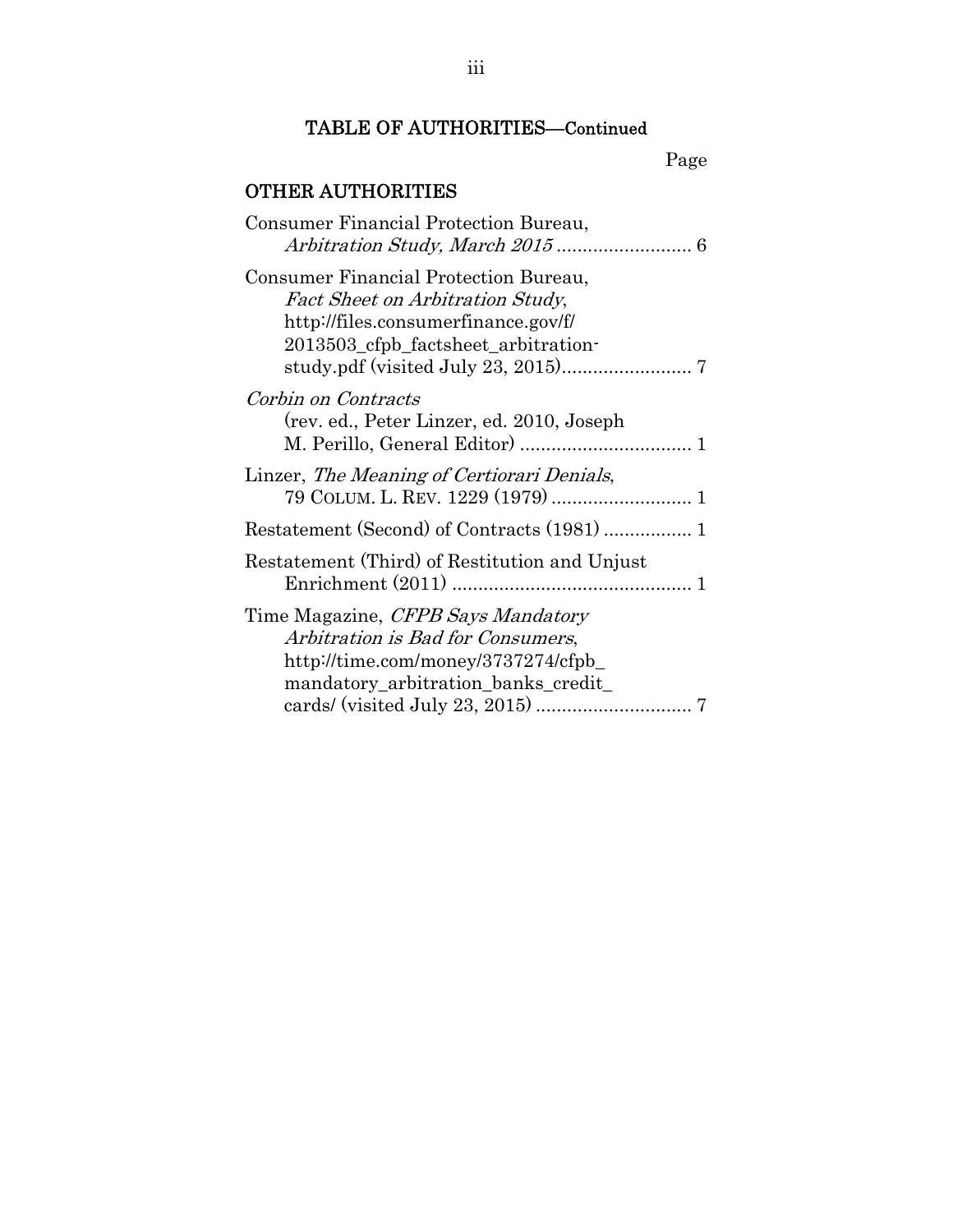

### INTEREST OF THE AMICUS CURIAE

The amicus curiae is a Professor of Law at the University of Houston Law Center, where he has taught Contracts, Contract Drafting and Constitutional Law for thirty-two years.<sup>1</sup> He is a former Chair of the Contracts Section of the Association of American Law Schools and an Elected Member of the American Law Institute. He was Editorial Reviser of the Restatement Second of Contracts (1981) and a member of the Members Consultative Group of the Restatement Third of Restitution and Unjust Enrichment (2011). He has written extensively on contracts of adhesion and, in particular, the Court's jurisprudence with respect to the Federal Arbitration Act. See, e.g., 6 Corbin on Contracts  $\S$  26.5-.6, at 461-88 (rev. ed., Peter Linzer, ed. 2010, Joseph M. Perillo, General Editor). His concerns include certiorari policy, see Linzer, The Meaning of Certiorari Denials, 79 COLUM. L. REV. 1229 (1979); statutory and contract interpretation; and the relation of the Court to Congress, the States and federal administrative agencies. He is concerned that a hasty decision by this Court would be disrespectful to Congress and a

<u>.</u>

The *amicus*'s affiliation with the University of Houston is included for identification purposes only, and does not imply that the positions in this brief are on behalf of it.

<sup>&</sup>lt;sup>1</sup> Blanket letters of consent to the filing of this brief have been lodged with the Clerk of the Court pursuant to Rule 37.3. Pursuant to Rule 37.6, counsel for the amicus curiae states that no counsel for a party authored this brief in whole or part and that no party other than the *amicus* has made a monetary contribution to the preparation or submission of this brief.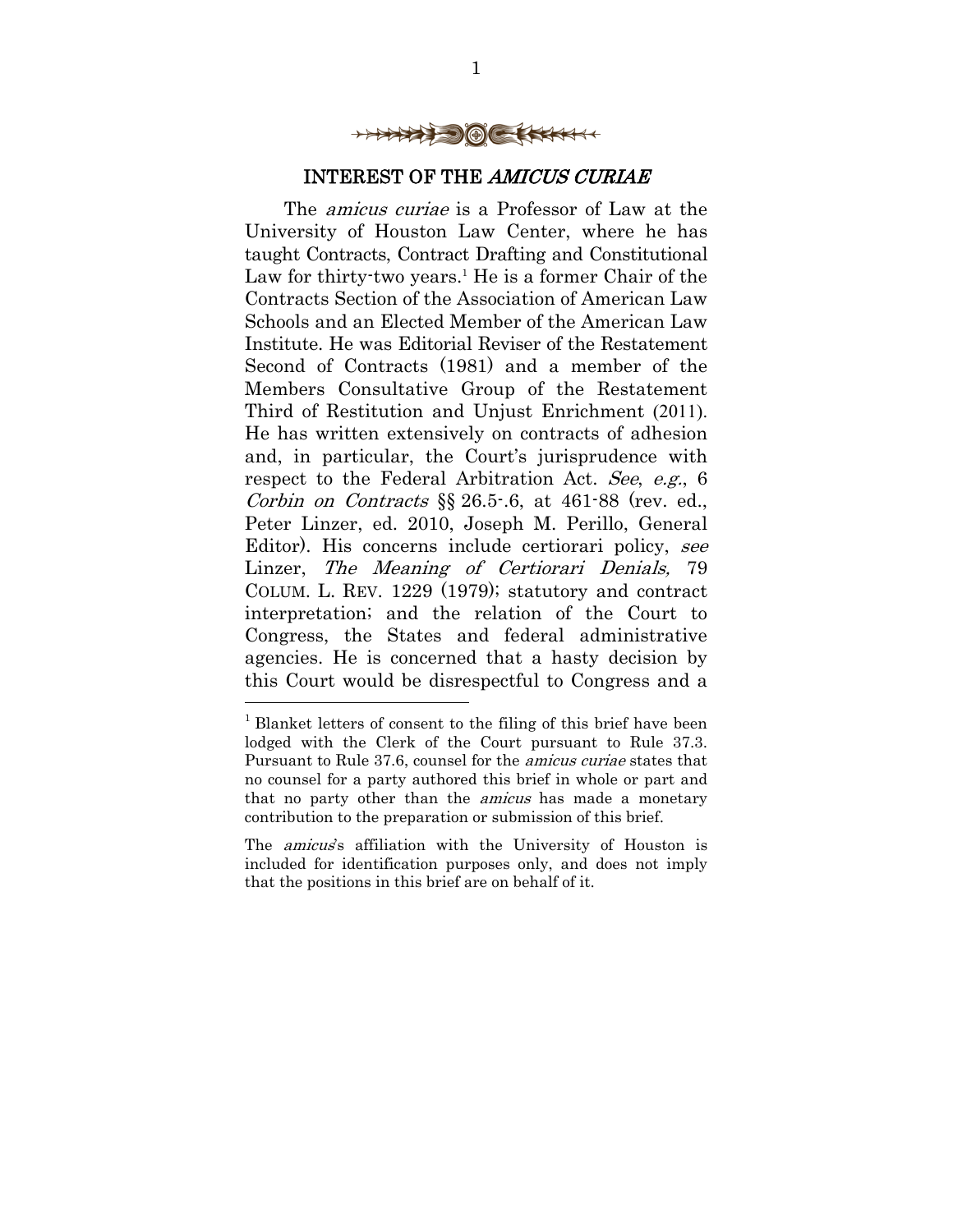possible source of conflict between the Court and the Consumer Financial Protection Bureau, to which Congress has delegated the issues involved here.



#### SUMMARY OF ARGUMENT

The Court has stated its awareness that the Congress that enacted the Federal Arbitration Act in 1925 acted twelve years before the expansion of the Commerce Power and was dealing with a procedural innovation typically negotiated between parties represented by counsel in business transactions, and then resisted by conservative courts, legislatures and counsel. While the Court has recognized that many of its decisions have arguably gone beyond Congress's original intent, it has relied on later Congresses' unwillingness to amend the FAA to overrule the Court. But Congress, after considerable debate, in Section 1028 of the Dodd-Frank Wall Street Reform and Consumer Protection Act of 2010 ("Dodd-Frank Act"), 12 U.S.C. § 5518, directed the Consumer Financial Protection Bureau ("CFPB") to study compulsory consumer financial service arbitration agreements and to "prohibit or impose conditions" on them, consistent with its study. In March of this year the CFPB issued its study and is now receiving comments on it, preparatory to deciding its substantive regulation of compulsory consumer financial service arbitration agreements. One of its major findings was that arbitration clauses act as a barrier to class actions.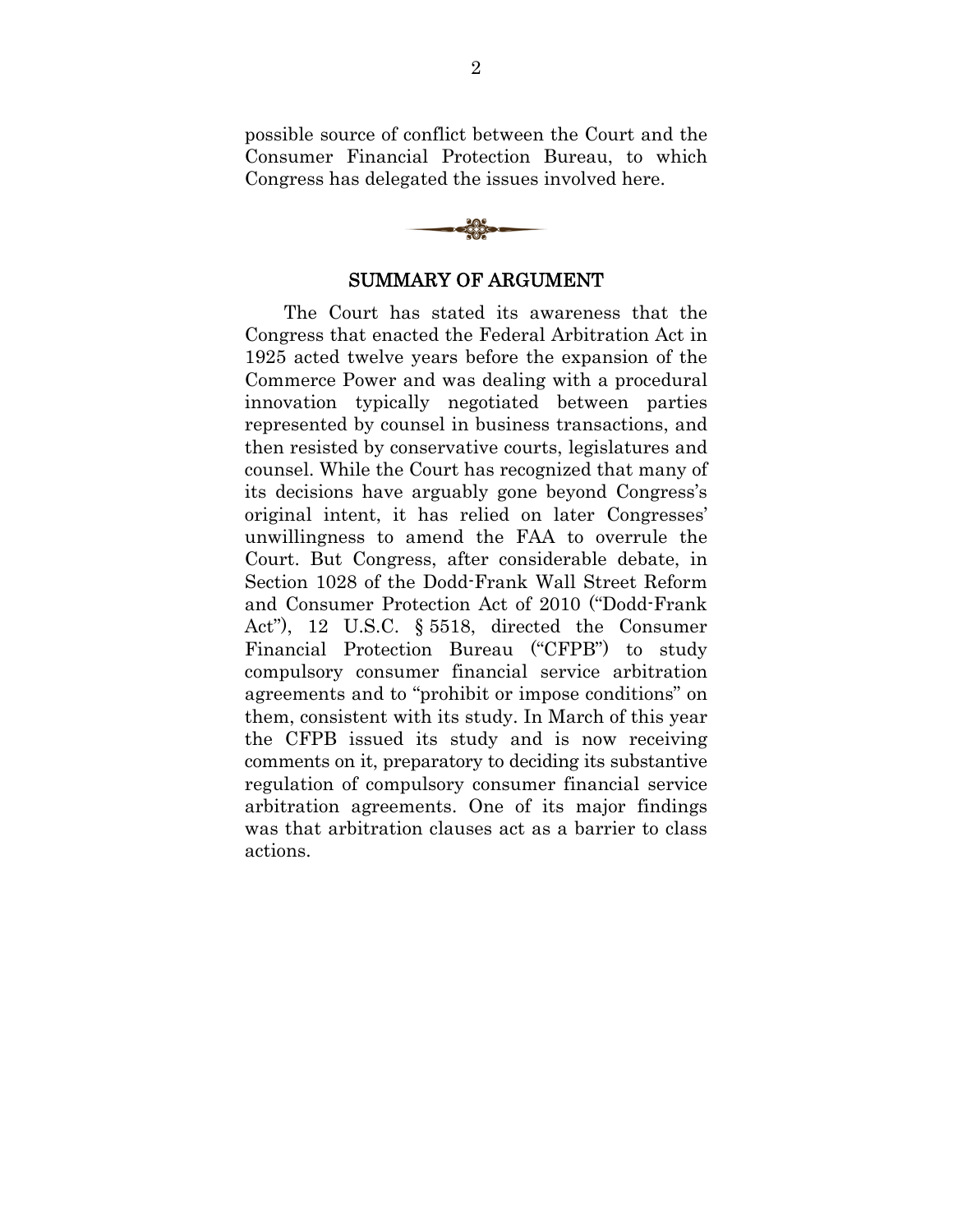This case involves exactly that issue. In 2007 Petitioner, DIRECTV, authored a contract of adhesion with Respondent that in its Section 9 called for compulsory arbitration and forbade class arbitration, but also provided that "[i]f, however, the law of your state would find this agreement to dispense with class arbitration procedures unenforceable, then this entire Section 9 is unenforceable." There is no dispute that at the time the adhesion contract was entered into California case law forbade class action waivers in consumer contracts. Nonetheless, Petitioner urges this Court to override California law because of its decision in AT&T Mobility, LLC v. Concepcion, 563 U.S. \_\_\_, 131 S. Ct. 1740 (2011), decided four years after Petitioner wrote the arbitration clauses, and to extend federal control of arbitration contracts to disturb the California courts' rulings on contract interpretation. It asks the Court to do this despite Congress's delegation to the CFPB, and despite the expectation that the CFPB will issue new regulations dealing with just the sort of consumer arbitration contract involved in this case.

It is respectfully submitted that the Court should dismiss the writ of certiorari as improvidently granted and avoid the potential for conflict with Congress and the CFPB. In addition, this will avoid the intrusion on federalism that would be caused by this Court directing a State court to interpret a provision in light of a ruling by this Court that was not made until four years after the Petitioner wrote the contract.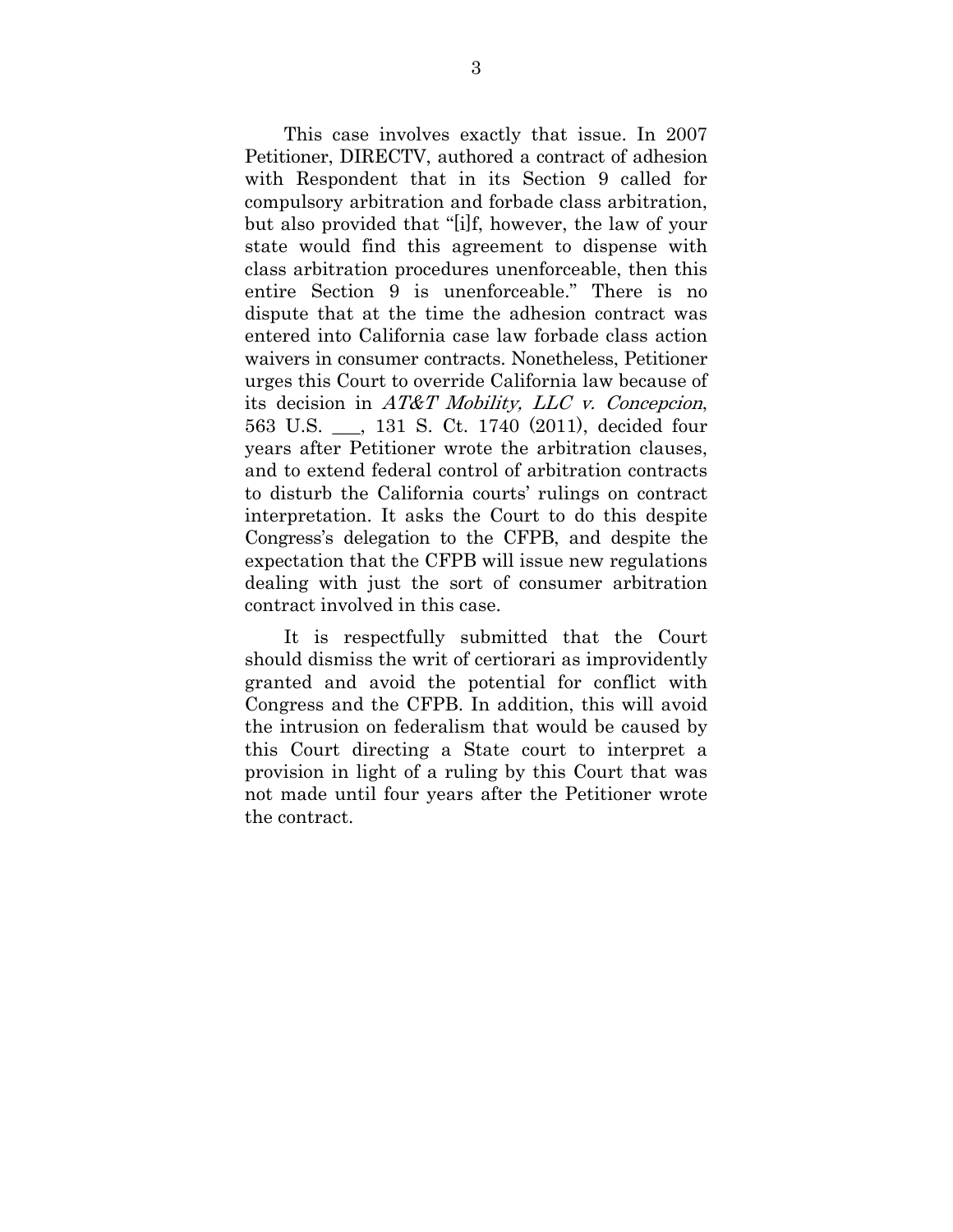

#### ARGUMENT

I. GIVEN THAT THE PETITIONER ASKS THE COURT TO SIGNIFICANTLY EXTEND THE FAA, THAT CONGRESS HAS DELEGATED THE REVISION OF PRE-DISPUTE CONSUMER COMPULSORY ARBITRATION CONTRACTS TO THE CONSUMER FINANCIAL PROTECTION BUREAU, AND THAT THE CFPB IS DELIBERATING REVISION OF COMPULSORY CONSUMER ARBITRATION CONTRACTS, PARTI-CULARLY WITH RESPECT TO CLASS ACTIONS, THIS COURT SHOULD DISMISS THE WRIT OF CERTIORARI AS IMPROVIDENTLY GRANTED

It is well understood that the Congress that wrote the Federal Arbitration Act in 1925 did so before the expansion of the Commerce Power in 1937 or the overruling of Swift v. Tyson, 16 Peters  $(41)$ U.S. 1 (1842), by *Erie R. Co. v. Tompkins*, 304 U.S. 64 (1938). See Allied-Bruce Terminix Cos., Inc. v. Dobson, 513 U.S. 265 (1995). Nonetheless, this Court has given the FAA a wide expansion. The early expansions appear justified, as in *Prima Paint Corp.* v. Flood & Conklin Mfg. Co., 388 U.S. 395 (1967), which involved not a consumer contract of adhesion, as in this case, but a negotiated consultation agreement entered into as part of a corporate buy-out and which included an arbitration clause presumably negotiated by both parties' lawyers. In fact, in a footnote to the majority opinion, Justice Fortas wrote that "[w]e note that categories of contracts otherwise within the Arbitration Act but in which one of the parties characteristically has little bargaining power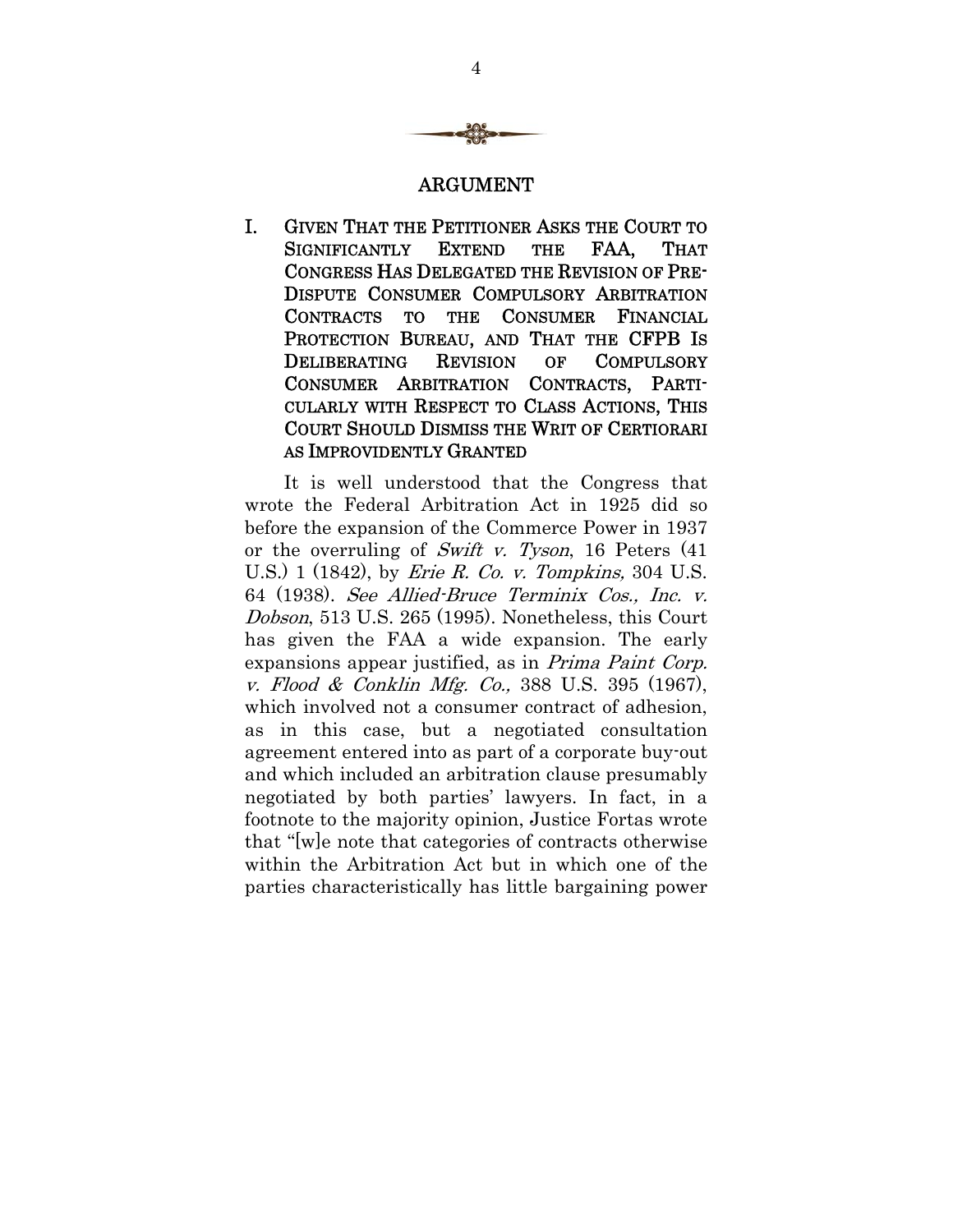are expressly excluded from the reach of the Act." Id. at 402 n. 9. Later cases, however, extended the FAA to consumer, franchise and employment contracts usually involving contracts of adhesion. The Court has justified its position based both on Congress's "enact[ing] legislation extending, not retracting, the scope of arbitration," Allied-Bruce Terminix, supra, at 272, and on parties' failure to ask the Court to overrule expansive prior cases. See, e.g., Rent-A-Center West v. Jackson, 561 U.S. 63, 70 (2010).

Petitioner seeks to have this Court extend the FAA to overrule a state's law on contract interpretation. In 2007 DIRECTV wrote the contract of adhesion entered into between the parties and inserted the words "[i]f, however, the law of your state would find this agreement to dispense with class arbitration procedures unenforceable, then this entire Section 9 is unenforceable." *Imburgia v. DirectTV, Inc.*, 225 Cal. App. 4th 338, 341 (2014). It seems clear that in 2007 the law of California forbade a waiver of class action, and it appears to be a matter of state law to interpret a contract provision as of the time it is entered into. (In the California Court of Appeal's note 2 it says, referring to a different provision of section 9 of the 2007 agreement, "The United States Supreme Court did not decide that issue until 2008, however, so its bearing on the 2007 customer agreement is not entirely clear.") It is one thing for this Court to rule that the FAA preempts a provision of state law. It is another to apply the holding of a future decision on the FAA to the interpretation of a contract provision written before the decision was made. That is a further extension of the FAA, and while the Court has relied on Congress's inaction in the past, there is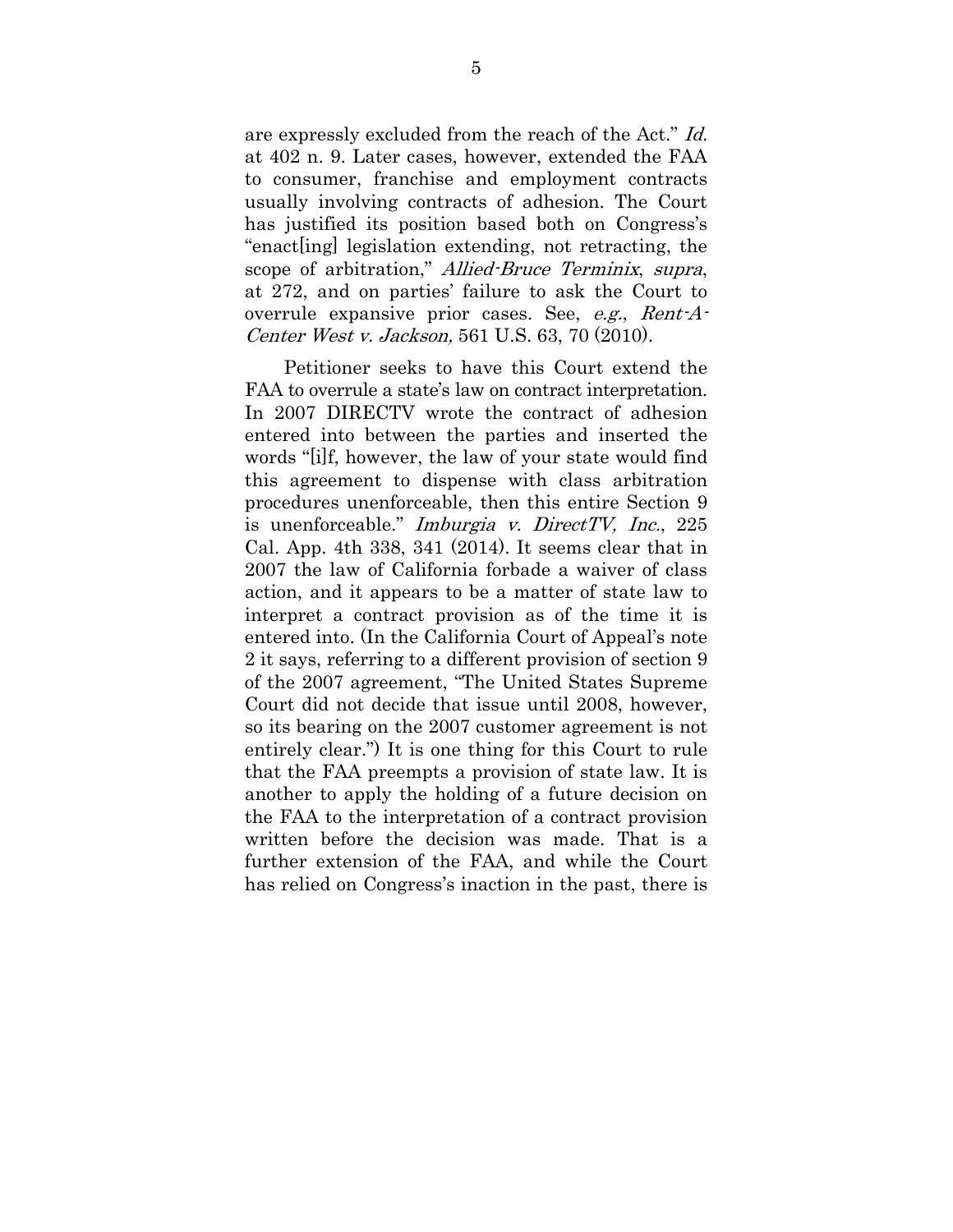strong reason not to make a claim of *stare decisis* with respect to further extensions of the FAA today.

Congress has indicated in section 1028 of the Dodd-Frank Act its willingness to see the overhauling of the FAA in consumer financial matters, and the CFPB's March 2015 Arbitration Study found that with respect to class actions, like this case, arbitration clauses have been widely used not as a low-cost substitute for judicial litigation, but largely just to block the class actions. In contrast, when companies were sued individually, they almost always allowed the case to be heard in courts. The CFPB summarized its findings as follows:

Arbitration clauses can act as a barrier to class actions: By design, arbitration clauses can be used to block class actions in court. The CFPB found that it is uncommon for a company to try to force an individual lawsuit into arbitration but common for arbitration clauses to be invoked to block class actions. For example, in cases where credit card issuers with an arbitration clause were sued in a class action, the companies invoked the arbitration clause to block class actions 65 percent of the time. Of the 1,200 individual lawsuits the CFPB examined that were filed between 2010 and 2012, companies invoked arbitration less than one percent of the time.

 Most arbitration agreements prohibit class arbitrations: Over 90 percent of the arbitration agreements the CFPB studied expressly prohibited class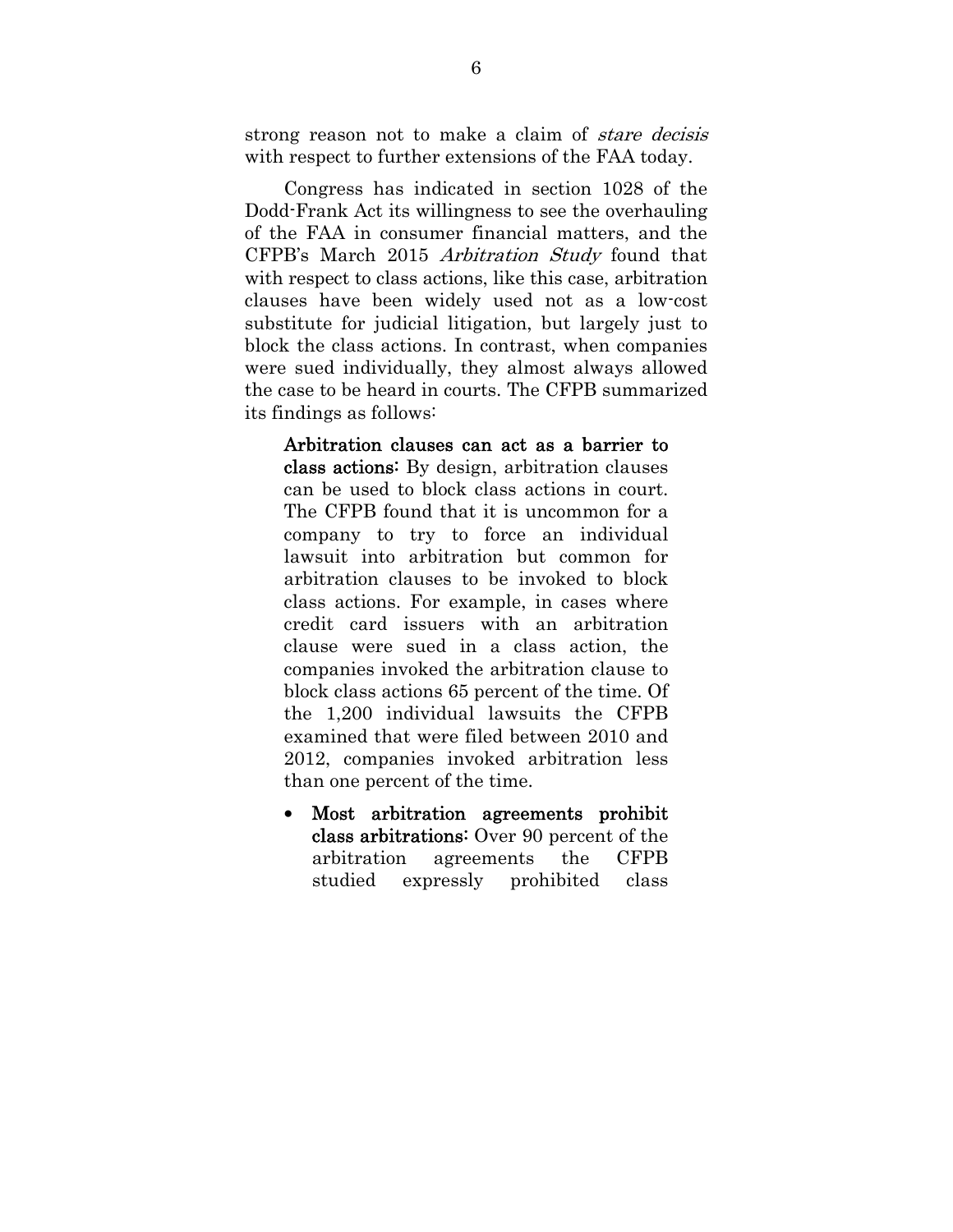arbitrations. Those that did not have this express prohibition were from smaller companies that together represented 3 percent or less of their markets.

 Class arbitrations were minimal. Only two class arbitrations were filed with the AAA between 2010 and 2012. One was not pursued at all and the other had a motion to dismiss pending as of September 2014.

No evidence of arbitration clauses leading to lower prices for consumers. The CFPB looked at whether companies that include arbitration clauses in their contracts offer lower prices because they are not subject to class action lawsuits. The CFPB analyzed changes in the total cost of credit paid by consumers of some credit card companies that eliminated their arbitration clauses and of other companies that made no change in their use of arbitration provisions. The CFPB found no statistically significant evidence that the companies that eliminated their arbitration clauses increased their prices or reduced access to credit relative to those that made no change in their use of arbitration clauses.

http://files.consumerfinance.gov/f/2013503\_cfpb\_fact sheet\_arbitration-study.pdf (visited July 23, 2015). Time Magazine's on-line bulletin about the CFPB Study was headlined CFPB Says Mandatory Arbitration is Bad for Consumers, http://time.com/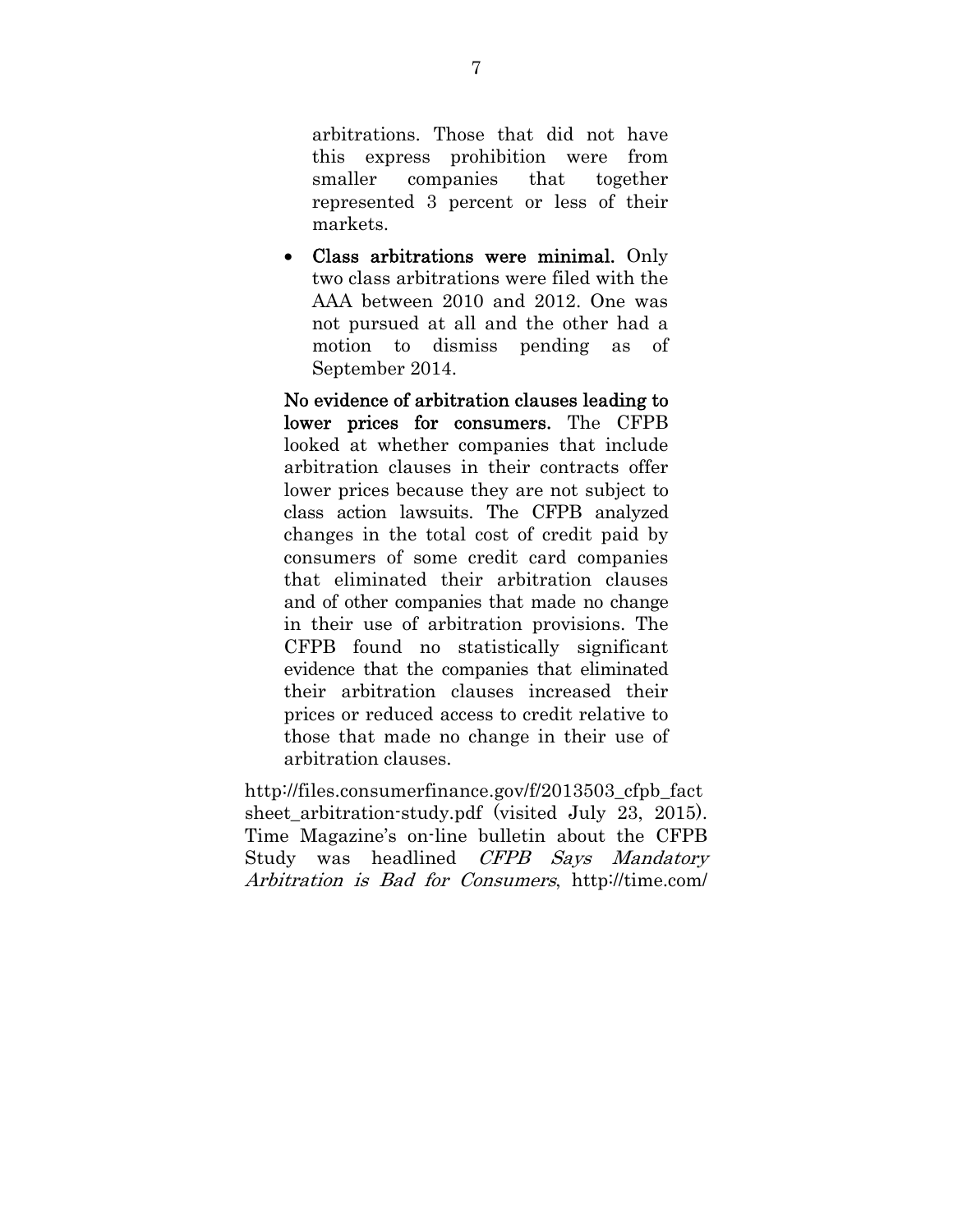money/3737274/cfpb\_mandatory\_arbitration\_banks\_ credit\_cards/ (visited July 23, 2015)

Section 1028 of the Dodd-Frank Act undermines the stare decisis argument that Congress would tacitly approve a further extension by the Court of the reach of the FAA into State powers. The CFPB's Report to Congress strongly suggests that it will restrict the use of arbitration clauses to strangle class actions, particularly since their use as barriers rather than as low-cost means of dispute resolution is a development that is contrary to what the FAA stands for, and is certainly nothing that the 1925 Congress would have approved of had it been prescient enough to see ninety years into the future. For this Court to accept Petitioner's invitation to move still further into the state prerogative of contract interpretation is to ignore both Congress and the agency that it created and delegated this issue to.

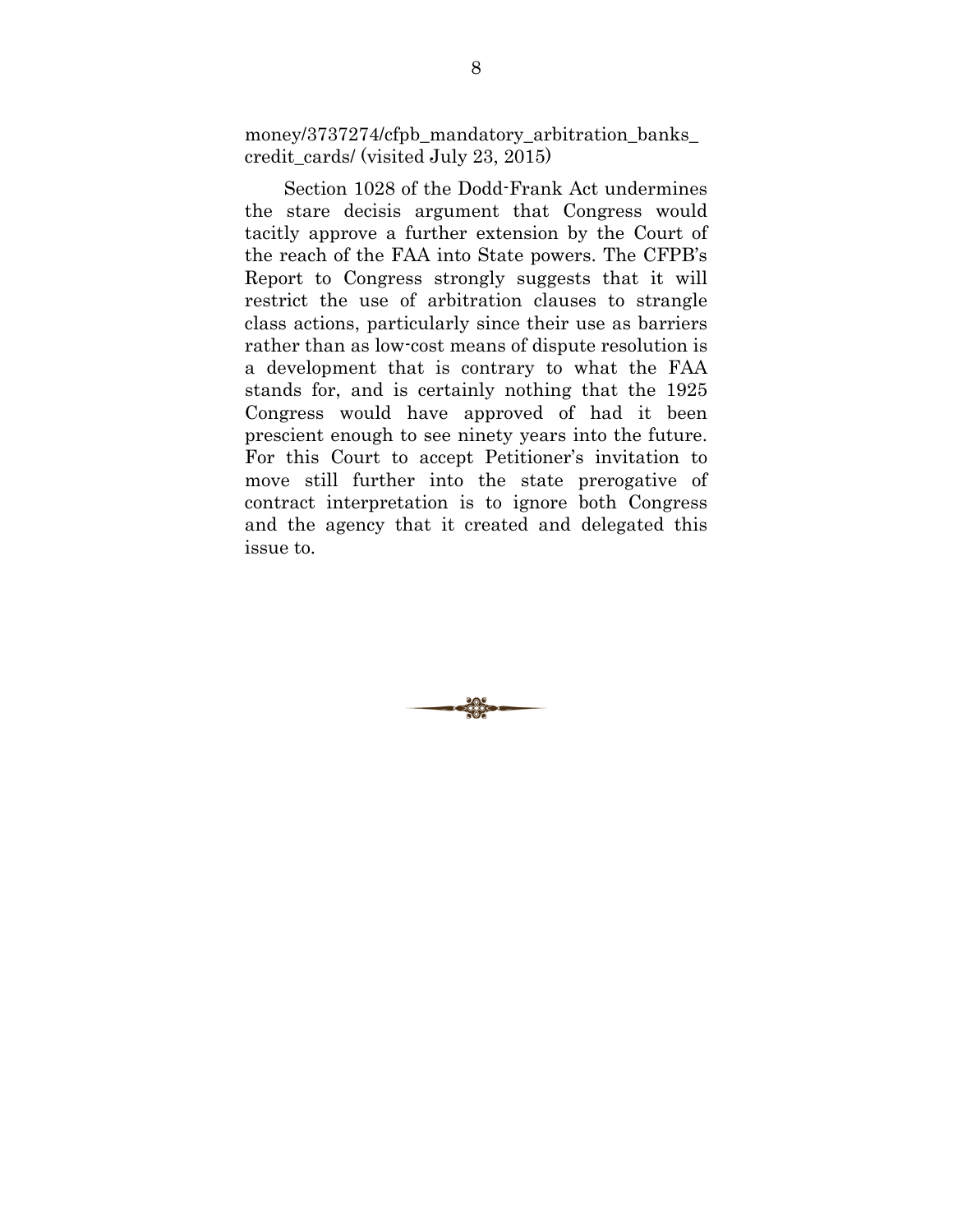### **CONCLUSION**

With respect, it is submitted that the best solution to this conflict is to avoid it, by dismissing the writ of certiorari as improvidently granted.

Respectfully submitted,

PETER LINZER COUNSEL OF RECORD UNIVERSITY OF HOUSTON LAW CENTER 100 LAW CENTER HOUSTON, TX 77204-6060 (713) 876-5166 PLINZER@UH.EDU

JULY 24, 2015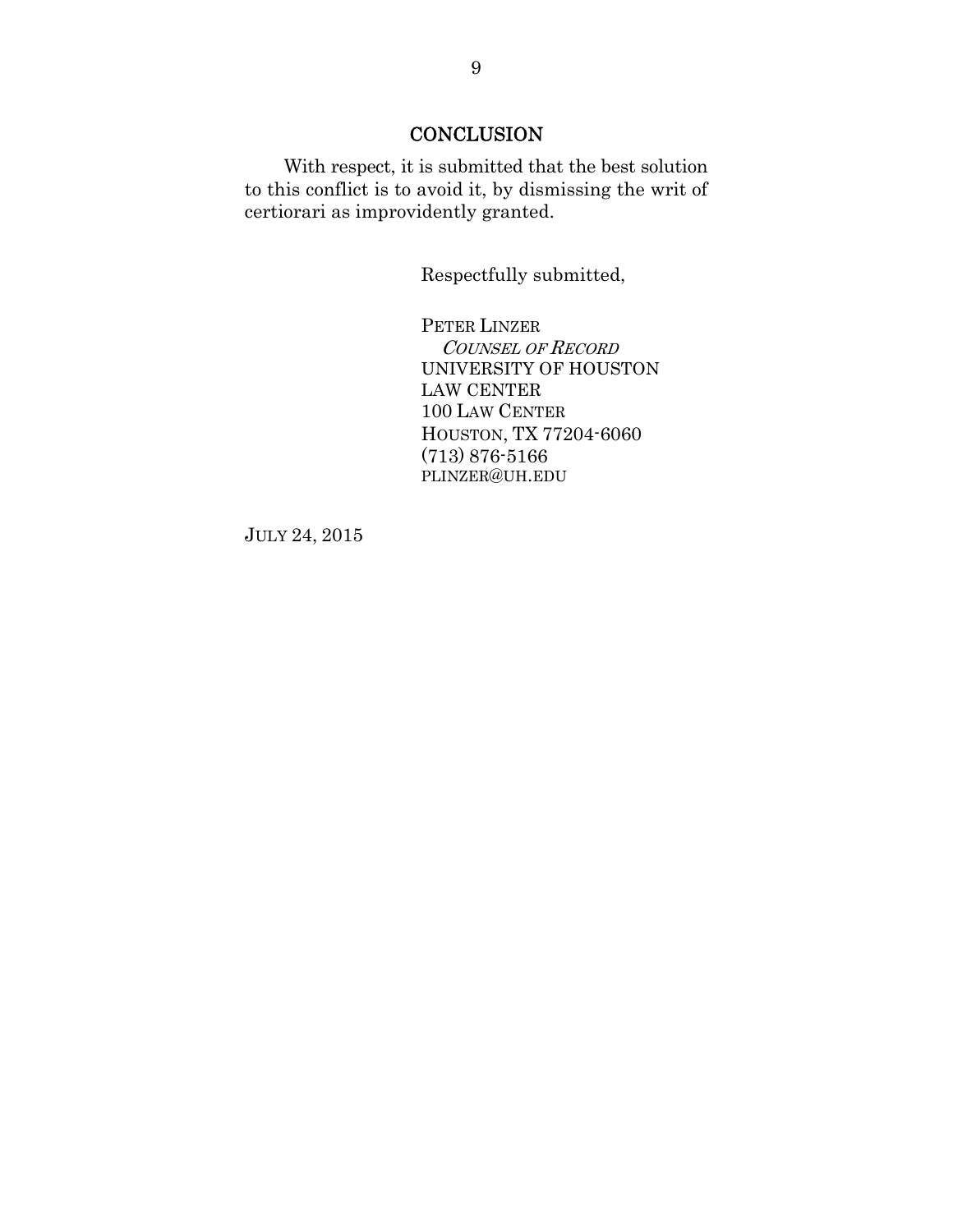#### APPENDIX

#### Dodd-Frank Wall Street Reform and Consumer Protection Act of 2010, § 1028, 12 U.S.C. § 5518

#### SEC. 1028. AUTHORITY TO RESTRICT MANDA-TORY PRE-DISPUTE ARBITRATION

(a) STUDY AND REPORT.–The Bureau shall conduct a study of, and shall provide a report to Congress concerning the use of agreements providing for arbitration of any future dispute between covered persons and consumers in connection with the offering or providing of consumer financial products or services.

(b) FURTHER AUTHORITY.–The Bureau, by regulation, may prohibit or impose conditions or limitations on the use of an agreement between a covered person and a consumer for a consumer financial product or service providing for arbitration of any future dispute between the parties, if the Bureau finds that such a prohibition or imposition of conditions or limitations is in the public interest and for the protection of consumers. The findings in such rule shall be consistent with the study conducted under subsection (a).

(c) LIMITATION.–The authority described in subsection (b) may not be construed to prohibit or restrict a consumer from entering into a voluntary arbitration agreement with a covered person after a dispute has arisen.

(d) EFFECTIVE DATE.–Notwithstanding any other provision of law, any regulation prescribed by